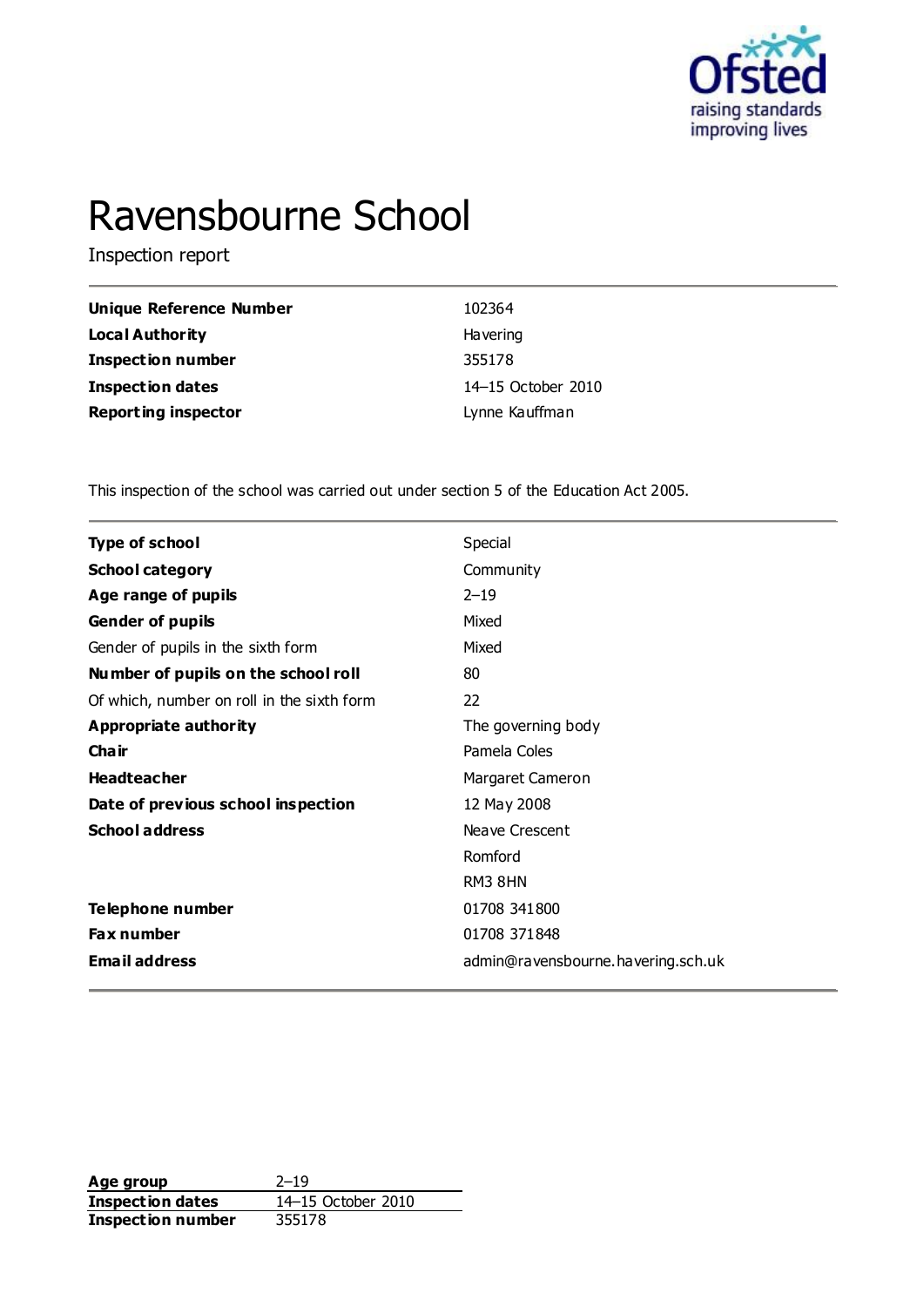The Office for Standards in Education, Children's Services and Skills (Ofsted) regulates and inspects to achieve excellence in the care of children and young people, and in education and skills for learners of all ages. It regulates and inspects childcare and children's social care, and inspects the Children and Family Court Advisory Support Service (Cafcass), schools, colleges, initial teacher training, work-based learning and skills training, adult and community learning, and education and training in prisons and other secure establishments. It assesses council children's services, and inspects services for looked after children, safeguarding and child protection.

Further copies of this report are obtainable from the school. Under the Education Act 2005, the school must provide a copy of this report free of charge to certain categories of people. A charge not exceeding the full cost of reproduction may be made for any other copies supplied.

If you would like a copy of this document in a different format, such as large print or Braille, please telephone 0300 1234 234, or email **[enquiries@ofsted.gov.uk](mailto:enquiries@ofsted.gov.uk)**.

You may copy all or parts of this document for non-commercial educational purposes, as long as you give details of the source and date of publication and do not alter the documentation in any way.

To receive regular email alerts about new publications, including survey reports and school inspection reports, please visit our website and go to 'Subscribe'.

Royal Exchange Buildings St Ann's Square Manchester M2 7LA T: 0300 1234 234 Textphone: 0161 618 8524 E: **[enquiries@ofsted.gov.uk](mailto:enquiries@ofsted.gov.uk)**

W: **[www.ofsted.gov.uk](http://www.ofsted.gov.uk/)**

© Crown copyright 2010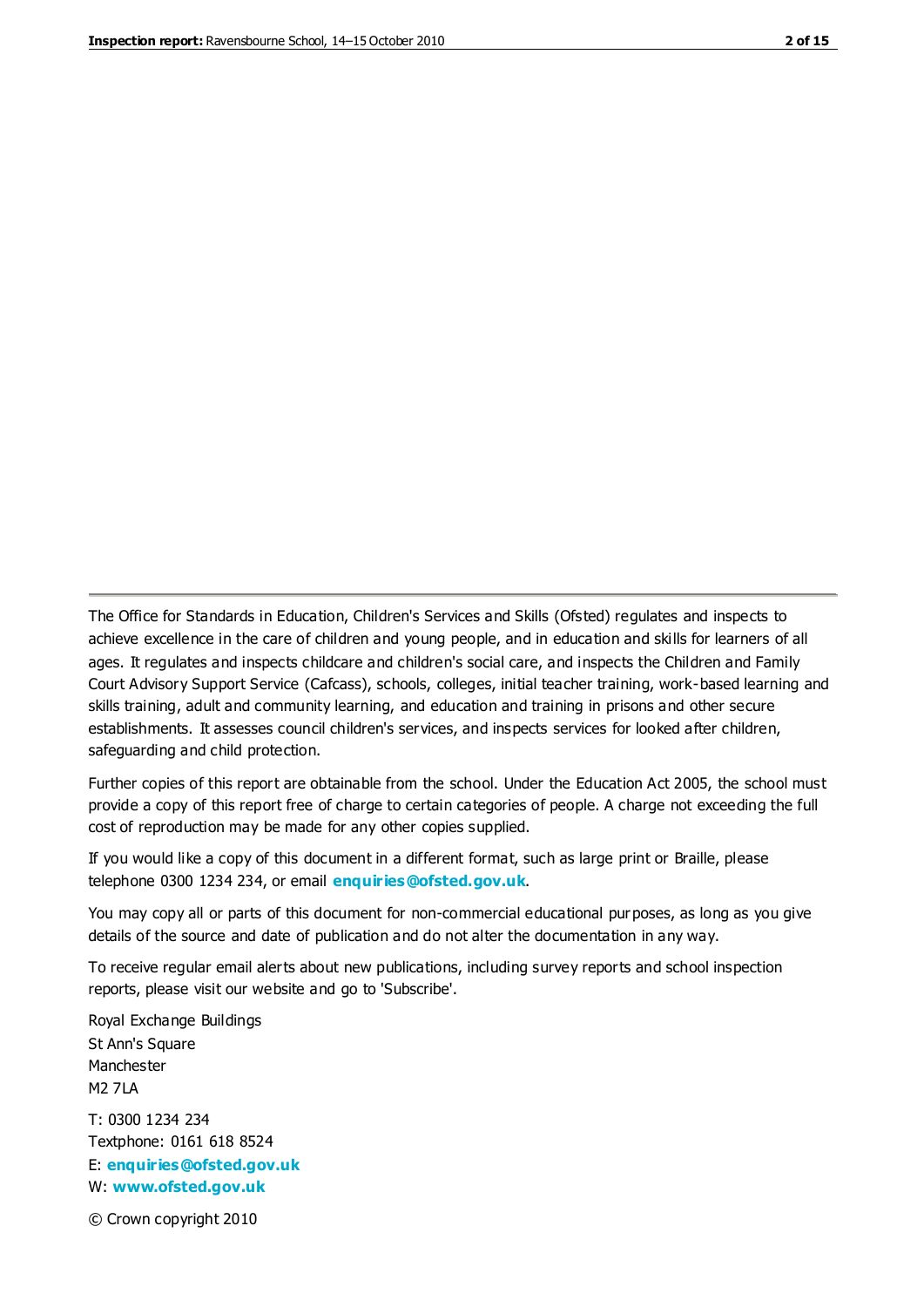# **Introduction**

This inspection was carried out by two additional inspectors. Fourteen lessons involving 30 teachers and teaching assistants were seen. Meetings were held with the Chair of the Governing Body, parents, school staff, nursing staff, the school's School Improvement Partner and managers across the school. They observed the school's work, and looked at relevant documentation including assessment and safeguarding as well as analysing the 20 parent questionnaires returned.

The inspection team reviewed many aspects of the school's work. It looked in detail at the following.

- $\blacksquare$  The improvement in the effectiveness of teaching assistants since the previous inspection.
- How well is performance management and continuing professional development supporting weaker teachers?
- Whether new procedures put in place by the school are having a positive impact on the quality of behaviour management.
- Whether there is any inconsistency in the support of external agencies and partnerships and how it may have an impact on pupils' learning and progress.
- How are leaders and managers driving improvement and influencing the school's ambition through trying to gain specialist status?

# **Information about the school**

Ravensbourne provides education for students with an increasingly wide range of very complex needs. All pupils have severe or profound learning difficulties. The school has extended its provision for pupils on the autistic spectrum. Ravensbourne's post-16 provision has two discrete groups and students are accepted from other schools. The Early Years Foundation Stage is under new management and has five pupils at present. All students require greater support than is readily available in mainstream school although some pupils do reintegrate into mainstream when appropriate. All pupils have a statement of special educational needs. Over 25% of pupils are from minority ethnic groups and boys outnumber girls. A higher than average proportion of pupils are looked-after children. Most pupils are bussed to school.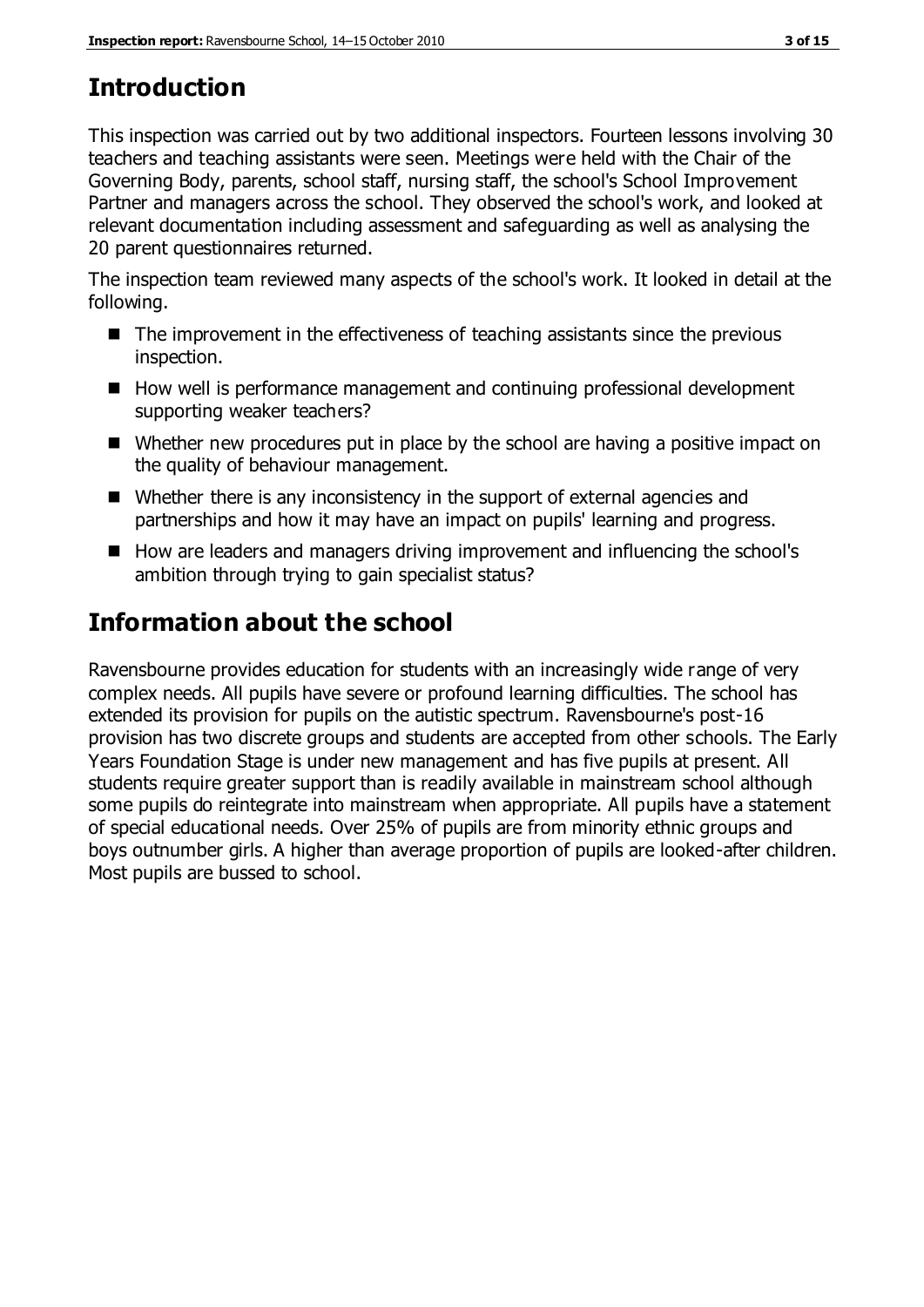# **Inspection judgements**

| Overall effectiveness: how good is the school? |  |
|------------------------------------------------|--|
|------------------------------------------------|--|

# **The school's capacity for sustained improvement 1**

## **Main findings**

Ravensbourne is a good school. Pupils' independence, self-esteem and academic progress are central to all the school's work. Equality of opportunity is strong; for example through the development work on access to rooms across the school. Very effective use of photography and video to capture small but significant progress for the more vulnerable pupils leads parents to have absolute trust and appreciation of the work of the school.  $\odot$ One parent reported, 'My daughter is so very happy at Ravensbourne and excitedly waits for her bus to school everyday $\bullet$  she knows when she goes to school she will be happy, safe and learning new things everyday.'

A very effective staff team takes individual responsibility at all levels. The strong leadership and governance of the school are well established. Senior leaders have increased pupils' achievement through meticulous use of national and school data. They have also improved pupils' life skills and have shown sensitivity to the issues for many of the more challenging pupils. However on just a few occasions, teachers are not using this information as sharply as they could to help pupils identify their next steps in learning. The excellent home-school liaison via the link books and the school's liaison teacher enable staff to explore ideas and strategies with parents to support the whole family. A parent wrote, 'Having a child with autism is all about trust. I have implicit trust in all the staff at my school. They take care of both my daughter and me, informing, helping, keeping us safe and secure.'

The dedicated leadership of the headteacher and senior managers has given support staff specific responsibility to train and support other staff, for example in grounds week and in manual handling techniques. Teaching assistants at different grades explained how empowered they feel. Training of teaching assistants was an issue in the previous report. Class observation and discussion with teaching assistants and the higher level teaching assistant, illustrated the significant improvement in the training and deployment of all support staff. The development plan shows a strategic approach to issues identified through whole-school evaluation. This structured school improvement involving all stakeholders, teamed with a passion for learning, the exceptional integration of technology, the drive to gain specialist status and a realistic honest evaluation of future challenges, gives the school outstanding capacity to improve.

This term has brought new challenges, in particular the reduction in some specialist services for pupils. The school is working closely with the local authority and other external agencies to ensure that the best provision possible is available. Staff have been moved across key stages enabling them to successfully strengthen their skills and understanding of pupils' developmental needs and personal learning. Pupils have a confidence in staff as their advocates and understand they are safe. Behaviour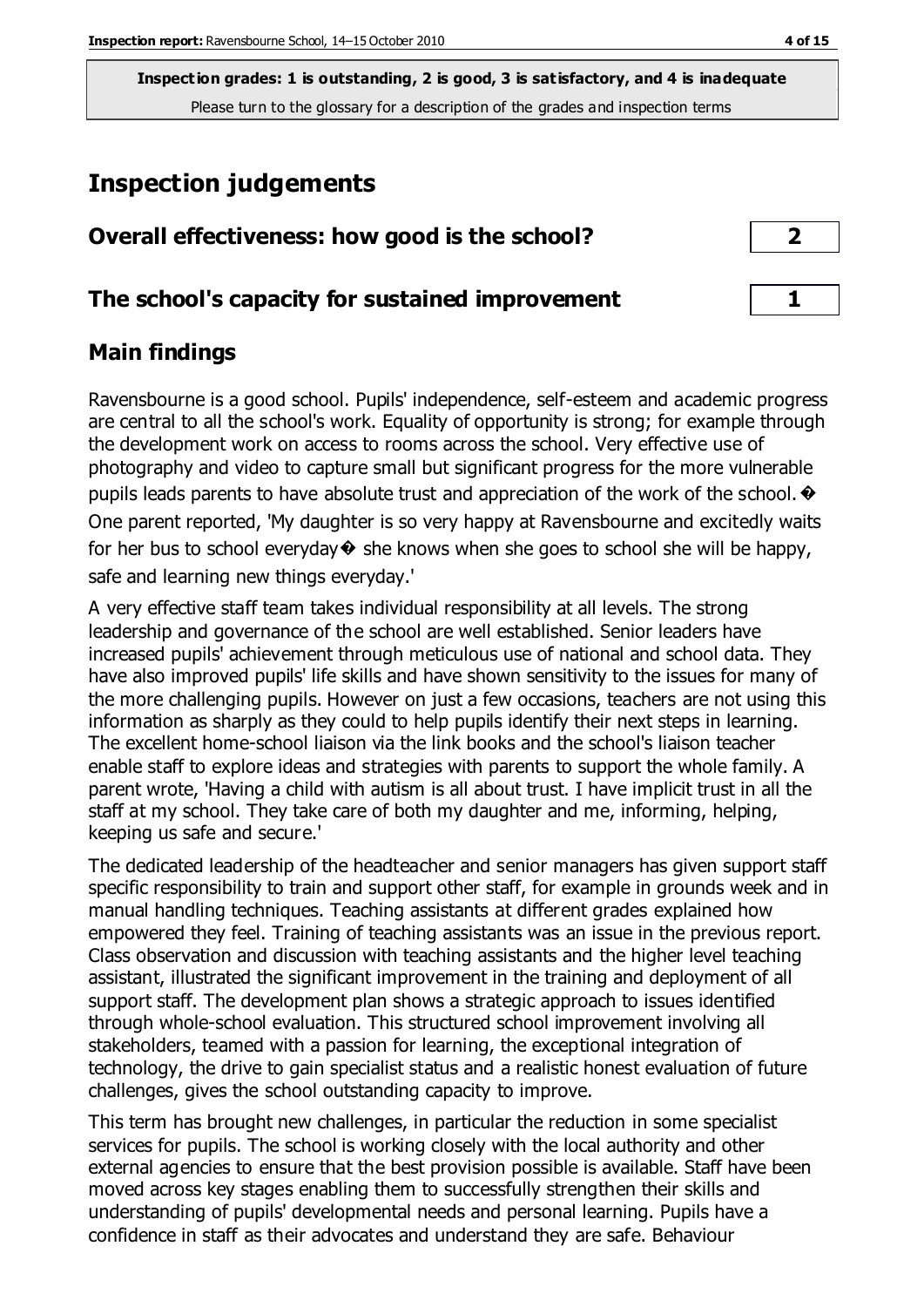management is a constant challenge for many pupils and staff. Vigilant observations, discerning risk assessment, parental links and positive specialist classes for pupils with challenging behaviour have made significant improvements for everyone's safety and learning. Safeguarding procedures are secure and effective because of the watchful attitude of all staff.� While attendance is satisfactory, a small number of pupils do not attend regularly despite the school's best efforts to engage their families.

# **What does the school need to do to improve further?**

- Develop community partnerships in order to strengthen the range of specialist services and experiences available to pupils and thus strengthen the specialist school bid with a deadline of 2011/12.
- Improve pupils' attendance by rigorously monitoring and evaluating strategies to ensure the most effective strategies are used.

# **Outcomes for individuals and groups of pupils 2**

Pupils' attainment when they join the school is low. It remains so throughout their schooling because of pupils' varied, severe and complex learning difficulties. Individual pupils and groups of pupils, including those with autism, boys and girls and those from ethnic minority groups, all achieve well. However, the achievement of pupils with severe special needs is outstanding, accelerated by teachers' dynamic use of technology and sensory opportunities for communication and movement. All pupils make good and some make excellent progress from their starting points. Teachers use national and school data carefully to track when pupils exceed their targets or when they are falling below expectation. Motivating work and individual tailor-made �learning programmes, planned

by staff, challenge all learners. At a tea party with pupils, responses to questions showed how pupils love learning. They are encouraged to try out new learning experiences, for example, when seen in music playing the drums. At first, pupils were shy but their shyness quickly melted away as they realised what good rhythms they could make and the lesson ended with one boy confident enough to demonstrate to the others. Parents were amazed at this achievement. Looked-after children and ethnic minority pupils are well supported through the school's tracking system and an outstanding curriculum that matches the needs of all pupils.  $\bullet$ 

Pupils adopt healthy lifestyles. Repetition of good hygiene habits and many opportunities to make healthy food choices ensure pupils learn routines and develop effective life skills. Swimming presents a freedom to learning which inspired early years pupils with very limited mobility to have fun in the water. There were squeals of delight when they understood new concepts such as floating. Pupils receive dedicated support and care; they have confidence in the staff to keep them safe. $\odot$  Community involvement is restricted by the pupils' special needs although there are many opportunities through the curriculum to explore the school and local community, for example, by taking part in charity events. Understanding of workplace skills is offered within the curriculum. Effective relationships with local companies and Connexions careers service enable pupils and their parents and carers to sample the world of work. A small minority of pupils and their parents attend. Staff have worked hard to improve pupil and family understanding of the importance of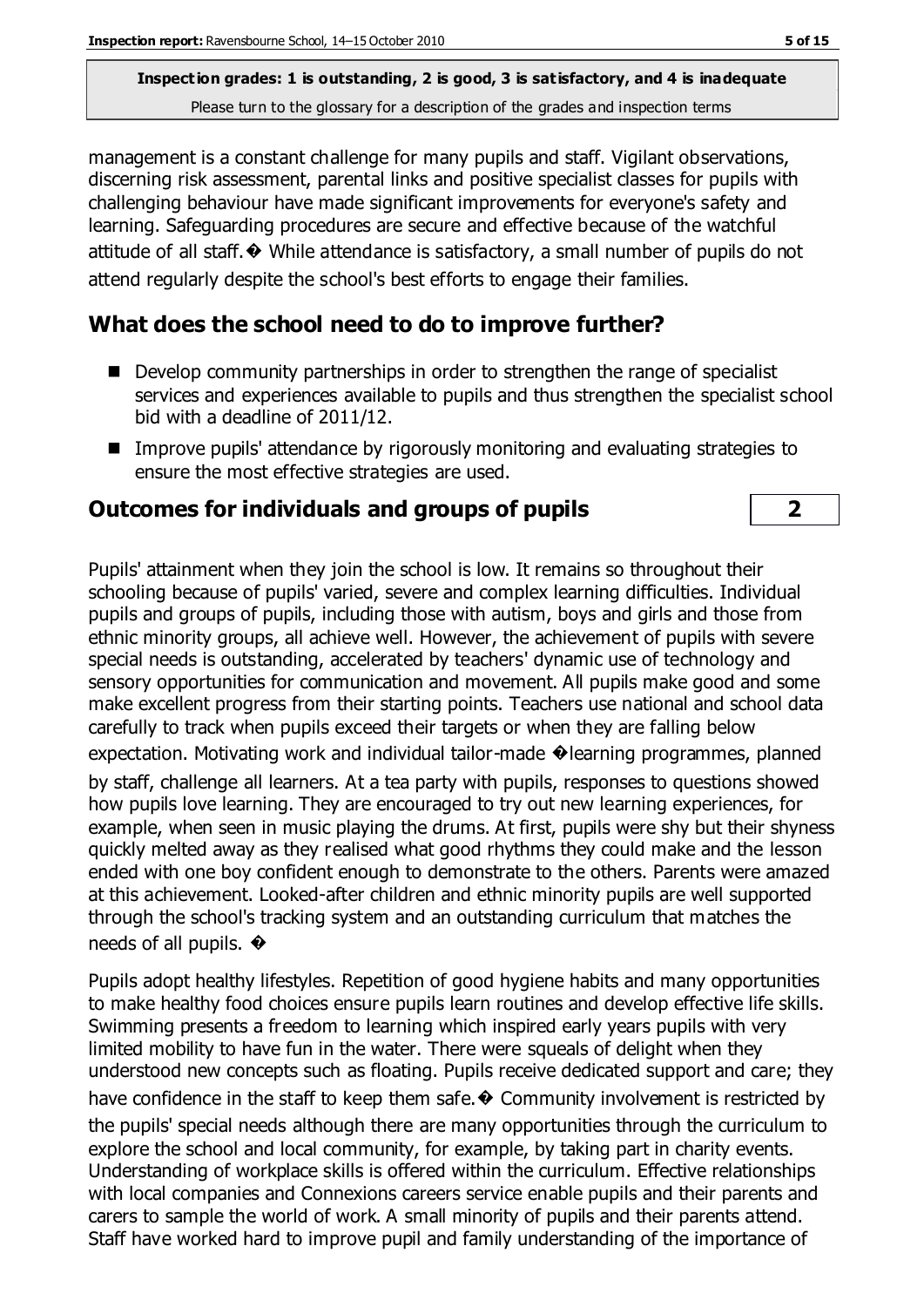# **Inspection grades: 1 is outstanding, 2 is good, 3 is satisfactory, and 4 is inadequate**

Please turn to the glossary for a description of the grades and inspection terms

regular attendance. Spiritual, moral, social and cultural experiences are interwoven into the curriculum but there is no audit to identify where there may be gaps in skills and understanding.

#### These are the grades for pupils' outcomes

| Pupils' achievement and the extent to which they enjoy their learning                                                     |               |
|---------------------------------------------------------------------------------------------------------------------------|---------------|
| Taking into account:<br>Pupils' attainment <sup>1</sup>                                                                   |               |
| The quality of pupils' learning and their progress                                                                        | $\mathcal{P}$ |
| The quality of learning for pupils with special educational needs and/or disabilities<br>and their progress               |               |
| The extent to which pupils feel safe                                                                                      |               |
| Pupils' behaviour                                                                                                         |               |
| The extent to which pupils adopt healthy lifestyles                                                                       |               |
| The extent to which pupils contribute to the school and wider community                                                   |               |
| The extent to which pupils develop workplace and other skills that will contribute to<br>their future economic well-being | 2             |
| Taking into account:<br>Pupils' attendance <sup>1</sup>                                                                   |               |
| The extent of pupils' spiritual, moral, social and cultural development                                                   | 2             |

<sup>1</sup> The grades for attainment and attendance are: 1 is high; 2 is above average; 3 is broadly average; and 4 is low

\* In some special schools inspectors do not make a judgement about attainment in relation to expectations of the pupils' age.

# **How effective is the provision?**

Teaching and learning are good with some significant examples of outstanding teaching, for example in physical education and Key Stage 4 history. An action-packed and vibrant approach to many lessons offers opportunities for pupils to become personally involved in the practical aspect of their learning. Pupils are proud of their achievements and this in turn improves their performance. Resources are well planned. Lively lesson objectives are clearly followed for each pupil. Good lessons are well planned. Relationships are strong. Seamless work between the majority of teachers and their support staff enables pupils to meet their full potential. Consistent use of the school's behaviour management policies ensures clear expectations that help most pupils to be aware of the impact of their behaviour on others.

The outstanding use of assessment by staff, parents and governors highlights where targeted intervention is needed to meet pupils' needs.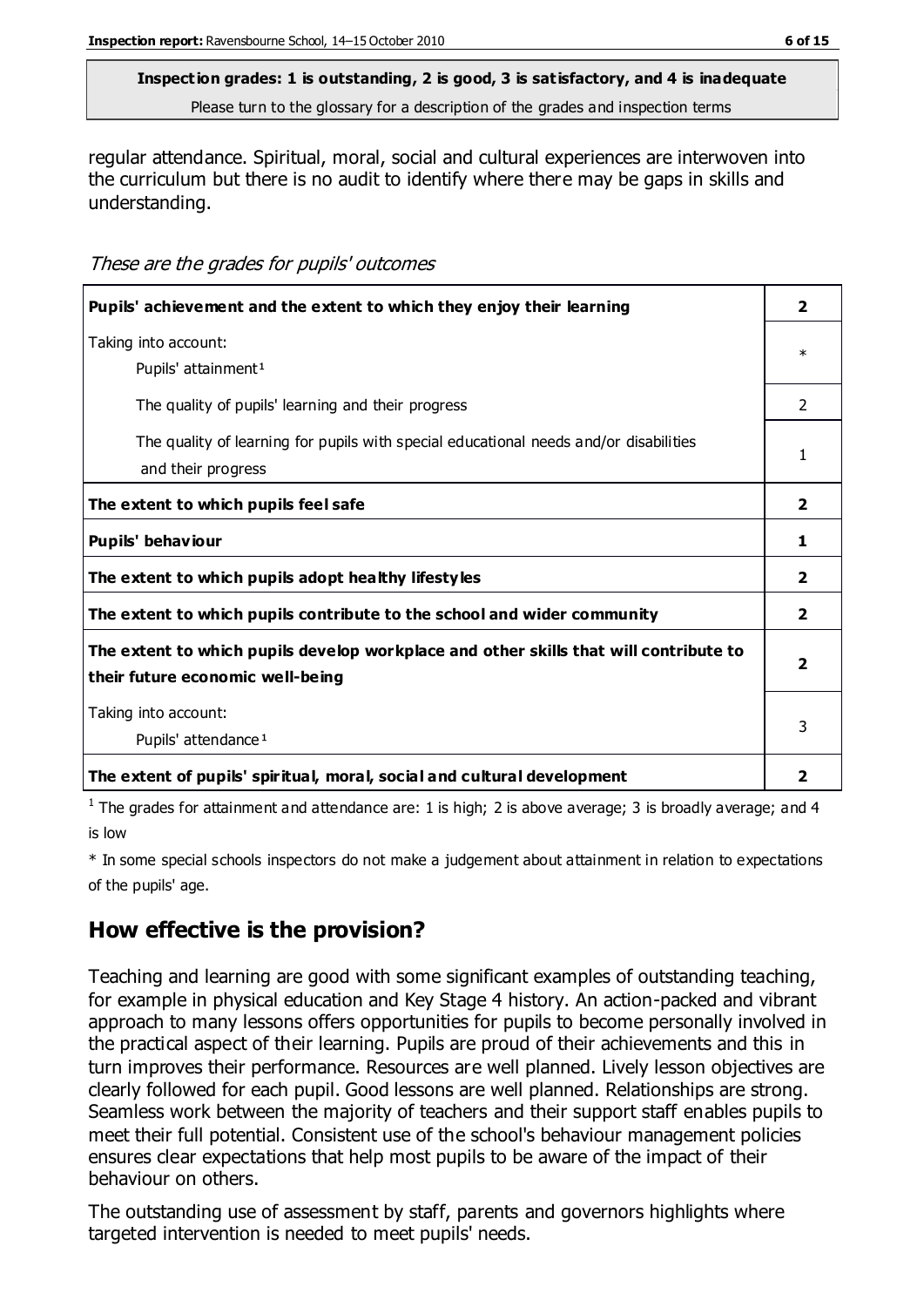The curriculum is imaginative and is particularly effective in offering a wide range of experiences to support and develop pupils' life skills. It is a strength of the school. The new team of curriculum leaders has built on the previous, effective curriculum and taken it to a new level. The school is involved in several additional projects and activities. For example, a pilot plan linking geography and science has led the way for other subjects to seize the opportunity to make the curriculum fun and exciting and to provide rich opportunities for building self-esteem and independence. Partnerships aid enrichment through many visits and links to other institutions. This further extends learners and prepares them well for the next stage of their lives.

Outstanding care, guidance and support are a feature of the school that received considerable praise from the parents and carers. There is a named person for child protection, with appropriate training. Pupils are rarely able to express concerns, but staff are highly sensitive to any signs of abuse and follow procedures rigorously. Procedures for looked-after children are excellent with close monitoring of their well-being and progress. Risk assessments cover all areas for both the premises and pupils. Any risk to pupils is minimised by very high staffing levels. Excellent examples of signing, picture exchange communication and sensory opportunities, such as the sound beam, are readily shared with parents and carers. The aim is to ensure work in the school can be pursued at home. The school's health staff give excellent service to the school, parents and carers. The school works tirelessly to ensure that partnerships with other services provide the best possible support to ensure pupils' well-being. The school has tried to establish in-house training to compensate for the recent reduction in some available specialist support. Lead staff have developed a very effective partnership with the community health team. This ensures the best possible support for the most vulnerable pupils. A group has recently been set up to address the needs of a group of parents of African heritage, where fathers particularly are welcoming support from the school.

| The quality of teaching                                                                                    |   |
|------------------------------------------------------------------------------------------------------------|---|
| Taking into account:<br>The use of assessment to support learning                                          |   |
| The extent to which the curriculum meets pupils' needs, including, where relevant,<br>through partnerships | 2 |
| The effectiveness of care, guidance and support                                                            |   |

# **How effective are leadership and management?**

Clearly focused, leaders and managers guide the school's progress and improvement. The headteacher inspires leaders and managers; together they ensure a strong and effective vision where priorities are openly shared with all stakeholders. Effective monitoring of teaching, learning and staff welfare has led to significant improvements in the quality of teaching over recent years. Training opportunities are provided for all staff to address individual and school needs. Leadership of the curriculum is determined, dynamic and moving forward the school's bid for specialist status.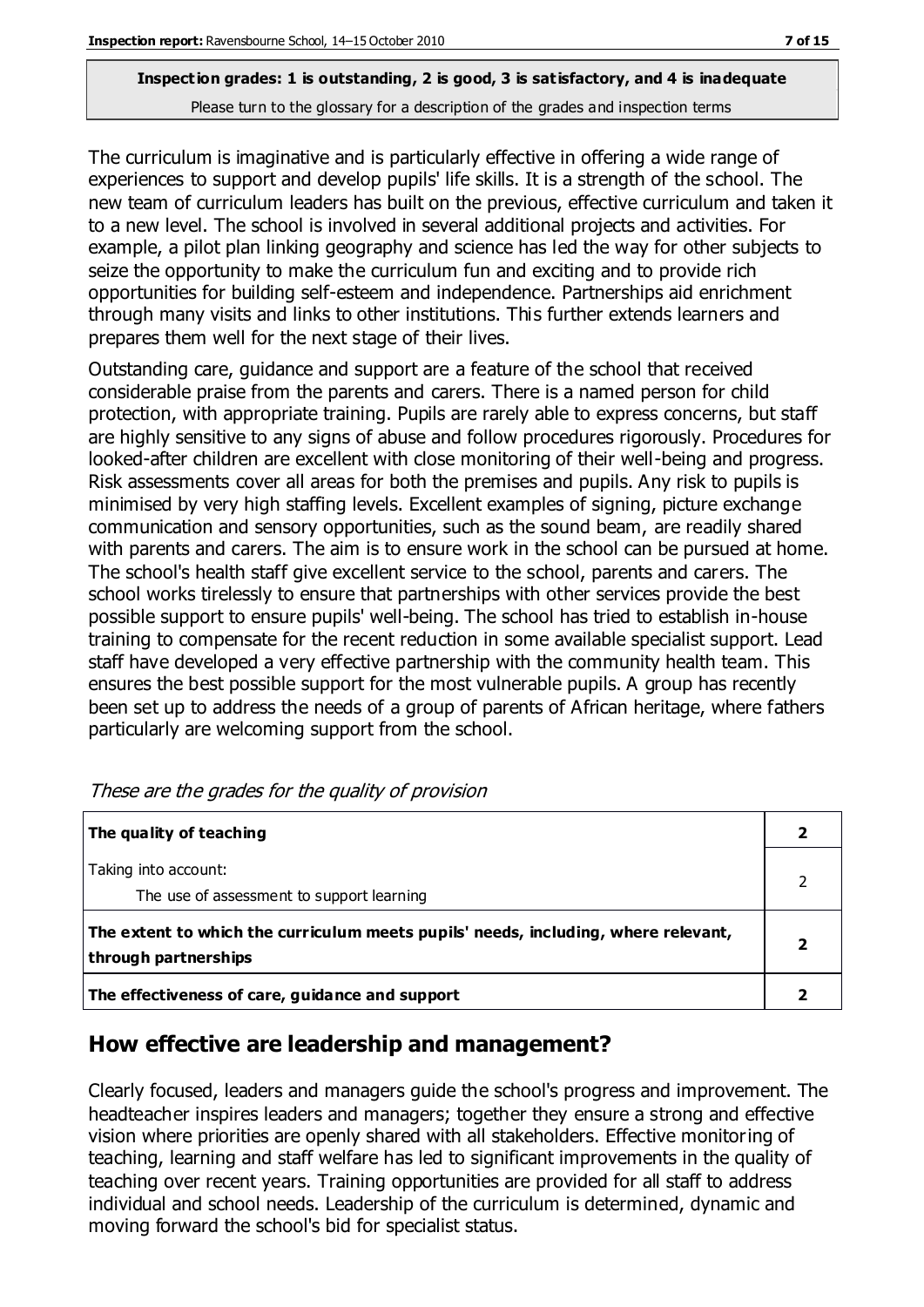School self-evaluation is incisive. It has informed the compilation of an efficient action plan in partnership with governors who have raised issues which have led to action being taken to make improvements. Governors' involvement and support in the school is significant: the governing body is kept well informed by school leaders.

Parents value the school greatly. Although the school has a highly positive relationship with most parents and carers it has rightly identified this as an area to develop as the school community continues to change. A lead member of staff has been appointed to drive this aspect of the school's work. Nursing care is exceptional. The headteacher is active in the local schools' group and has gained additional deprivation funding for the school. As a result, improved opportunities and provision for all pupils has been achieved by placing the most challenging pupils in separate provision for most of their curriculum. Excellent equality of opportunity is central to the school's policies and procedures, sometimes using positive discrimination to improve the education for all. Staff training to meet the needs of all pupils is excellent.

Safeguarding overall is good. Appropriate policies are in place, regularly reviewed and ensure good practice. Reports to the governing body are comprehensive and provide good information. The school's provision for community cohesion is effective at school and local level. An audit has been undertaken and plans are being put in place. Financial planning is strong. The governing body plays an outstanding role in monitoring spending and budget plans.

| The effectiveness of leadership and management in embedding ambition and driving<br>improvement                                                                  |                         |
|------------------------------------------------------------------------------------------------------------------------------------------------------------------|-------------------------|
| Taking into account:<br>The leadership and management of teaching and learning                                                                                   | 2                       |
| The effectiveness of the governing body in challenging and supporting the<br>school so that weaknesses are tackled decisively and statutory responsibilities met | $\overline{\mathbf{2}}$ |
| The effectiveness of the school's engagement with parents and carers                                                                                             | $\overline{2}$          |
| The effectiveness of partnerships in promoting learning and well-being                                                                                           | $\mathbf{2}$            |
| The effectiveness with which the school promotes equality of opportunity and tackles<br>discrimination                                                           | 1                       |
| The effectiveness of safeguarding procedures                                                                                                                     | $\overline{2}$          |
| The effectiveness with which the school promotes community cohesion                                                                                              |                         |
| The effectiveness with which the school deploys resources to achieve value for money                                                                             | 2                       |

#### These are the grades for leadership and management

# **Early Years Foundation Stage**

Children in the Early Years Foundation Stage make good progress in all areas. New management since September 2010 has introduced improvements in assessing the skills of children and this, together with the close tracking of children's progress, is clear and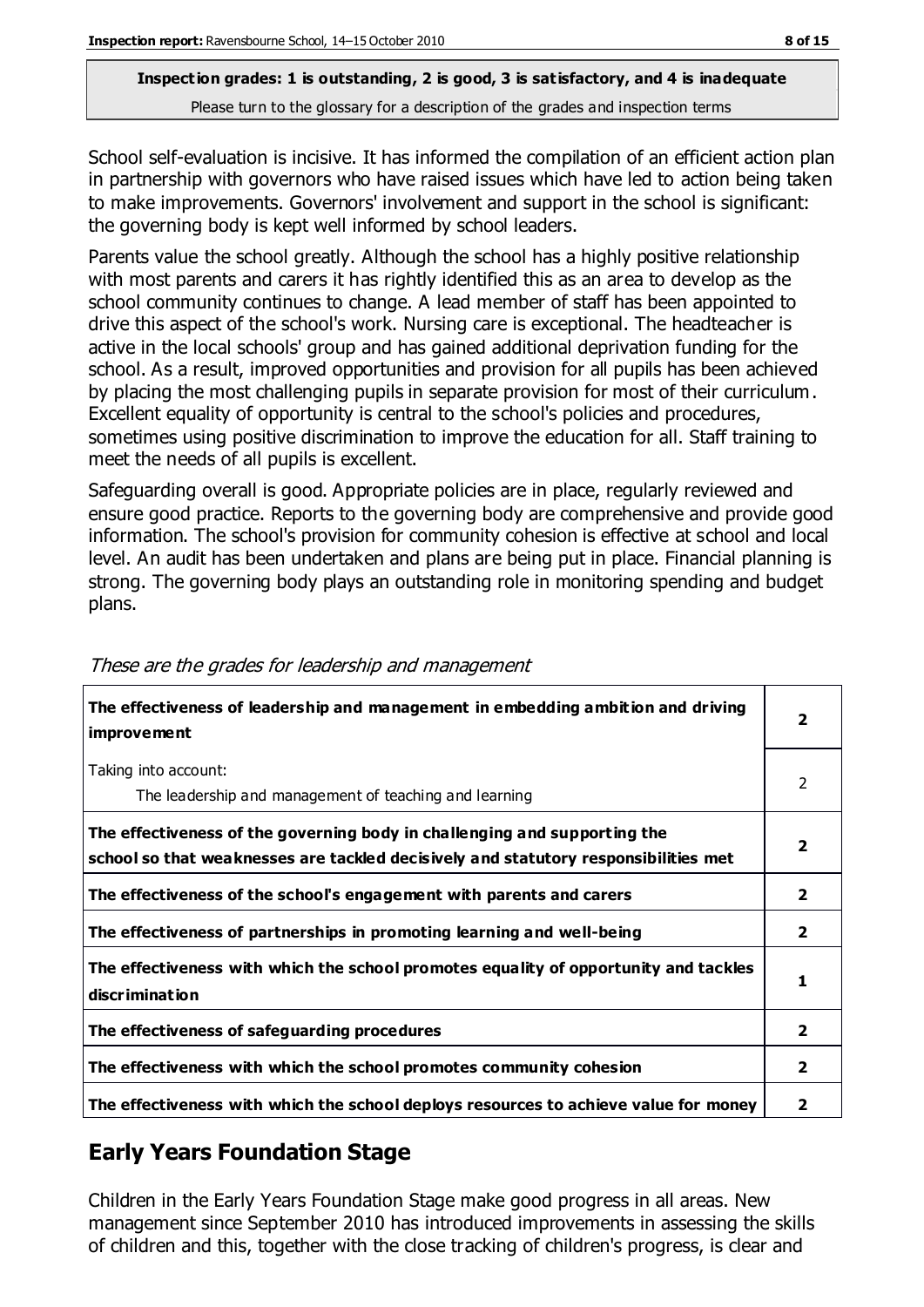effective. Teaching is good with moments of flair which often lead to a leap in learning, as children did in recognising farm animals and animal sounds.

Children are confident in making choices. Staff make good use of photography and daily discussions to ensure children's small steps of progress are celebrated. These are annotated to help parents understand their children's progress.

Children thrive in the good, stimulating indoor and outdoor play areas. The staff team is well deployed to ensure each child receives the best targeted support. The broad and well-planned curriculum builds on family and home experiences. There is a clear parent brochure that meets requirements. Self-evaluation and review is at an early stage because new management is still identifying what the setting needs to do to improve. Welfare requirements including safeguarding are met well. Leaders and managers have good, clear expectations for the future and are eager for and committed to improvement.

These are the grades for the Early Years Foundation Stage

| <b>Overall effectiveness of the Early Years Foundation Stage</b>                      |  |
|---------------------------------------------------------------------------------------|--|
| Taking into account:<br>Outcomes for children in the Early Years Foundation Stage     |  |
| The quality of provision in the Early Years Foundation Stage                          |  |
| The effectiveness of leadership and management of the Early Years Foundation<br>Stage |  |

# **Sixth form**

Outcomes for students are good. They make good progress in achieving accreditation in appropriate examinations. They make slow progress in core skills but progress in developing independence and managing their own behaviour is outstanding. Students are eager to come into school and parents and carers are rightly delighted with how well they are doing. Students with a wide range of needs enjoy the interesting and appropriate range of experiences both in school and in the community from local shops to a major art gallery.

Due to the excellent opportunities and ethos in the sixth form, students begin to learn about living healthy lifestyles and looking after their own safety and well-being. The curriculum is outstanding. The ethos in the sixth form is very effective in helping students develop maturity and preparedness for their future lives.

Teaching is good, with well-planned lessons targeted to meet individual need. This ensures that the great majority of pupils make good progress in their independence and behaviour. Teachers have a very good understanding of individual preferences and learning styles. Students' challenging behaviour can sometimes disrupt lessons but staff have an excellent understanding of pupils' needs. Curriculum and lesson plans are modified to suit circumstances. Leadership in the sixth form is good. The sixth form leader has a good grasp of the strengths of the provision and has a clear plan for developing the provision further.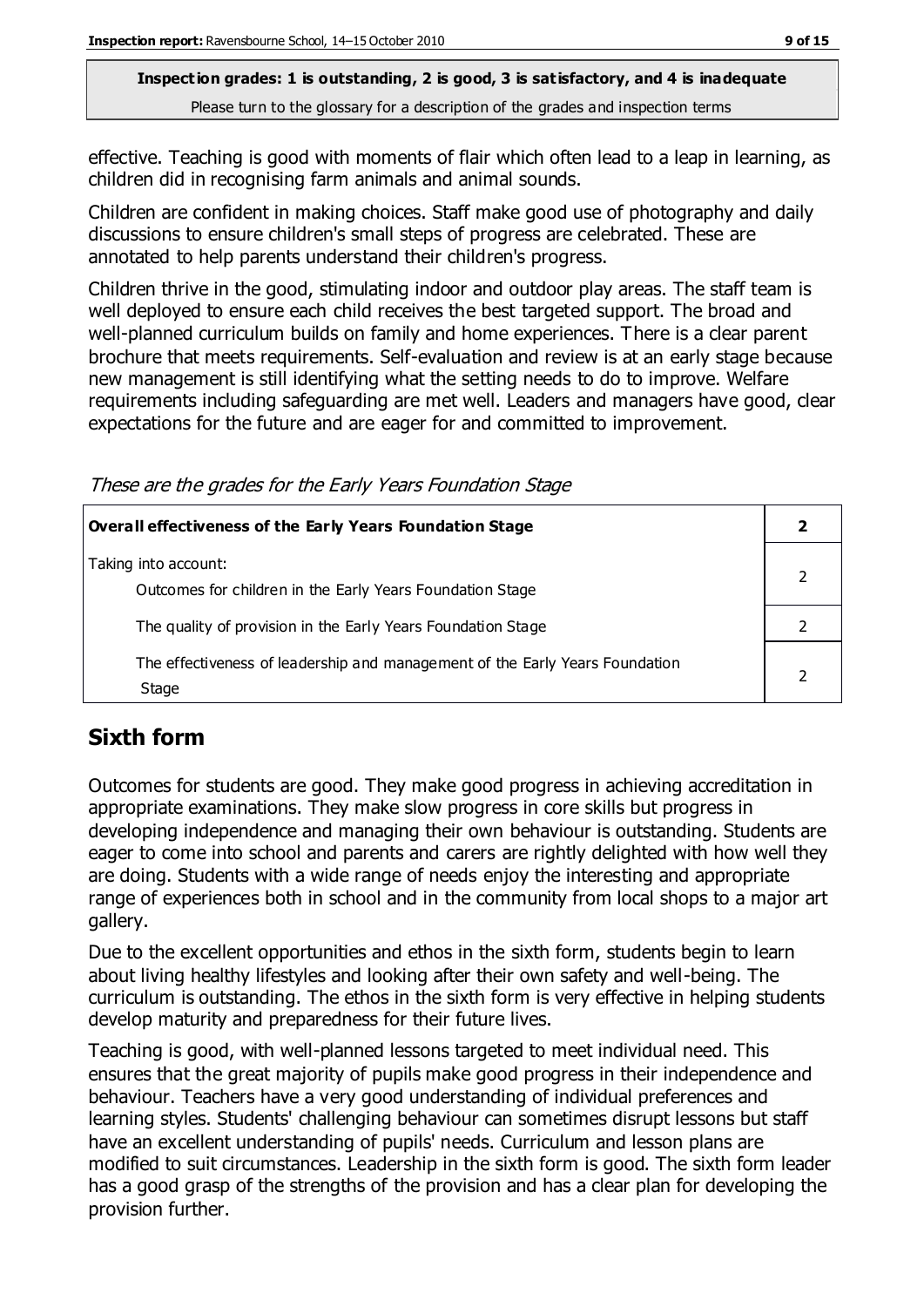These are the grades for the sixth form

| Overall effectiveness of the sixth form                         |  |  |
|-----------------------------------------------------------------|--|--|
| Taking into account:<br>Outcomes for students in the sixth form |  |  |
| The quality of provision in the sixth form                      |  |  |
| Leadership and management of the sixth form                     |  |  |

### **Views of parents and carers**

The 20 questionnaires returned by parents and carers were overwhelmingly positive in their views of the school. There were no negative comments from parents and carers about the school but there were some concerns about the lack of some external services such as speech therapy. Evidence from the inspection indicates the school is trying to rectify these concerns. The home-school liaison and parent training are new to the school and parents and carers are enjoying the opportunity and support they receive.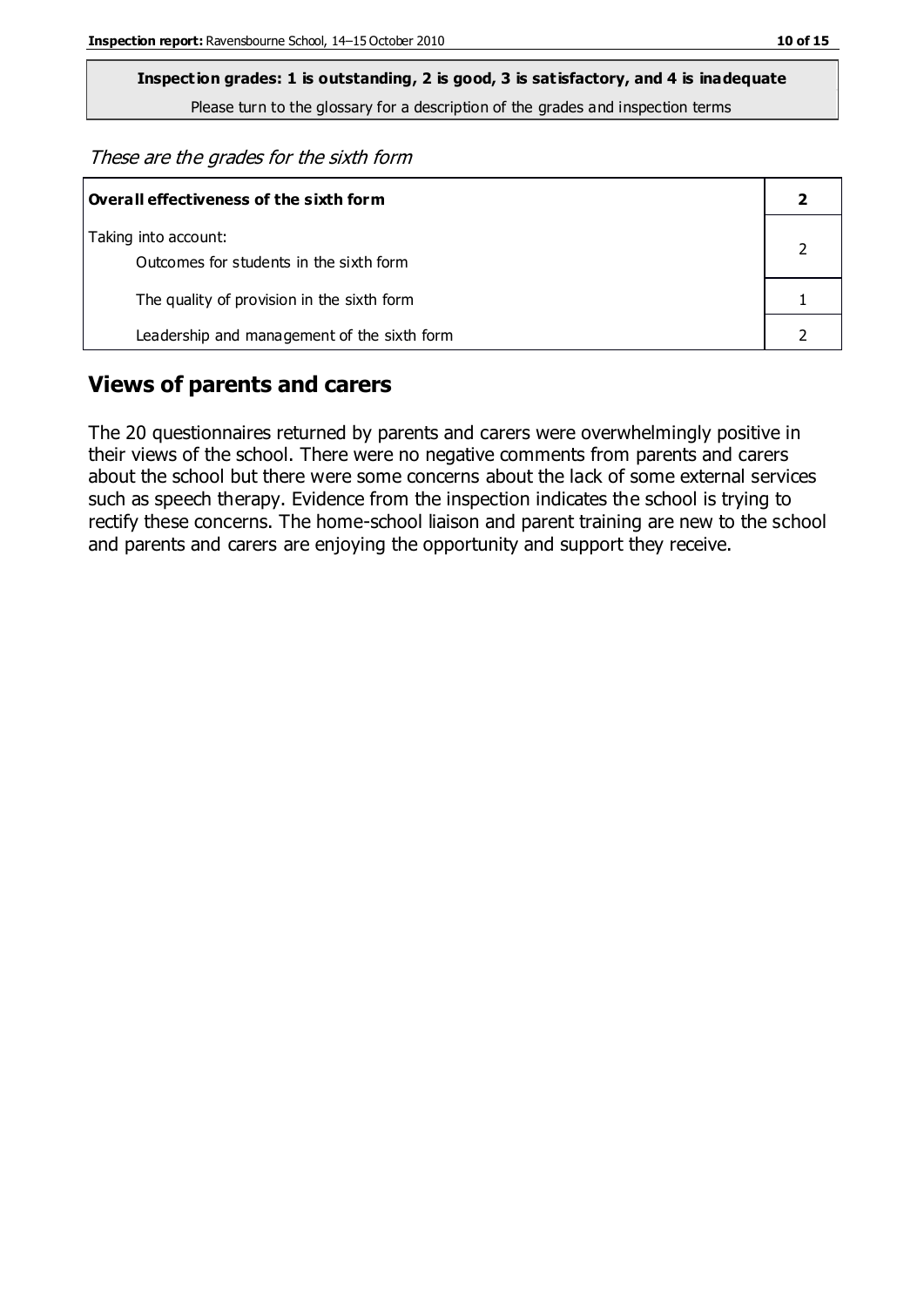#### **Responses from parents and carers to Ofsted's questionnaire**

Ofsted invited all the registered parents and carers of pupils registered at Ravensbourne School to complete a questionnaire about their views of the school.

In the questionnaire, parents and carers were asked to record how strongly they agreed with 13 statements about the school.

The inspection team received 20 completed questionnaires by the end of the on-site inspection. In total, there are 80 pupils registered at the school.

| <b>Statements</b>                                                                                                                                                                                                                                       |              | <b>Strongly</b><br>agree |                | <b>Agree</b>            |              | <b>Disagree</b> |              | <b>Strongly</b><br>disagree |
|---------------------------------------------------------------------------------------------------------------------------------------------------------------------------------------------------------------------------------------------------------|--------------|--------------------------|----------------|-------------------------|--------------|-----------------|--------------|-----------------------------|
|                                                                                                                                                                                                                                                         | <b>Total</b> | $\frac{1}{2}$            | <b>Total</b>   | $\mathbf{O}/\mathbf{O}$ | <b>Total</b> | $\frac{1}{2}$   | <b>Total</b> | $\frac{1}{2}$               |
| My child enjoys school                                                                                                                                                                                                                                  | 15           | 75                       | 5              | 25                      | 0            | $\mathbf 0$     | $\mathbf 0$  | $\mathbf 0$                 |
| The school keeps my child<br>safe                                                                                                                                                                                                                       | 18           | 90                       | $\overline{2}$ | 10                      | 0            | $\mathbf 0$     | $\mathbf 0$  | $\mathbf 0$                 |
| My school informs me about<br>my child's progress                                                                                                                                                                                                       | 18           | 90                       | $\overline{2}$ | 10                      | 0            | 0               | $\mathbf 0$  | $\mathbf 0$                 |
| My child is making enough<br>progress at this school                                                                                                                                                                                                    | 14           | 70                       | 5              | 25                      | 0            | 0               | $\mathbf 0$  | $\pmb{0}$                   |
| The teaching is good at this<br>school                                                                                                                                                                                                                  | 16           | 80                       | 3              | 15                      | 0            | 0               | $\mathbf 0$  | $\mathbf 0$                 |
| The school helps me to<br>support my child's learning                                                                                                                                                                                                   | 17           | 85                       | 3              | 15                      | 0            | $\mathbf{0}$    | 0            | $\mathbf 0$                 |
| The school helps my child to<br>have a healthy lifestyle                                                                                                                                                                                                | 14           | 70                       | 5              | 25                      | 0            | 0               | $\mathbf 0$  | $\mathbf 0$                 |
| The school makes sure that<br>my child is well prepared for<br>the future (for example<br>changing year group,<br>changing school, and for<br>children who are finishing<br>school, entering further or<br>higher education, or entering<br>employment) | 12           | 60                       | 7              | 35                      | $\mathbf 0$  | $\mathbf 0$     | $\mathbf 0$  | $\mathbf 0$                 |
| The school meets my child's<br>particular needs                                                                                                                                                                                                         | 16           | 80                       | 3              | 15                      | 1            | 5               | $\mathbf 0$  | $\mathbf 0$                 |
| The school deals effectively<br>with unacceptable behaviour                                                                                                                                                                                             | 18           | 90                       | $\overline{2}$ | 10                      | 0            | 0               | 0            | $\pmb{0}$                   |
| The school takes account of<br>my suggestions and concerns                                                                                                                                                                                              | 18           | 90                       | 1              | 5                       | $\Omega$     | $\Omega$        | $\Omega$     | $\Omega$                    |
| The school is led and<br>managed effectively                                                                                                                                                                                                            | 18           | 90                       | $\overline{2}$ | 10                      | $\pmb{0}$    | $\mathbf 0$     | $\mathbf 0$  | $\mathbf 0$                 |
| Overall, I am happy with my<br>child's experience at this<br>school                                                                                                                                                                                     | 18           | 90                       | $\overline{2}$ | 10                      | 0            | 0               | $\mathbf 0$  | $\pmb{0}$                   |

The table above summarises the responses that parents and carers made to each statement. The percentages indicate the proportion of parents and carers giving that response out of the total number of completed questionnaires. Where one or more parents and carers chose not to answer a particular question, the percentages will not add up to 100%.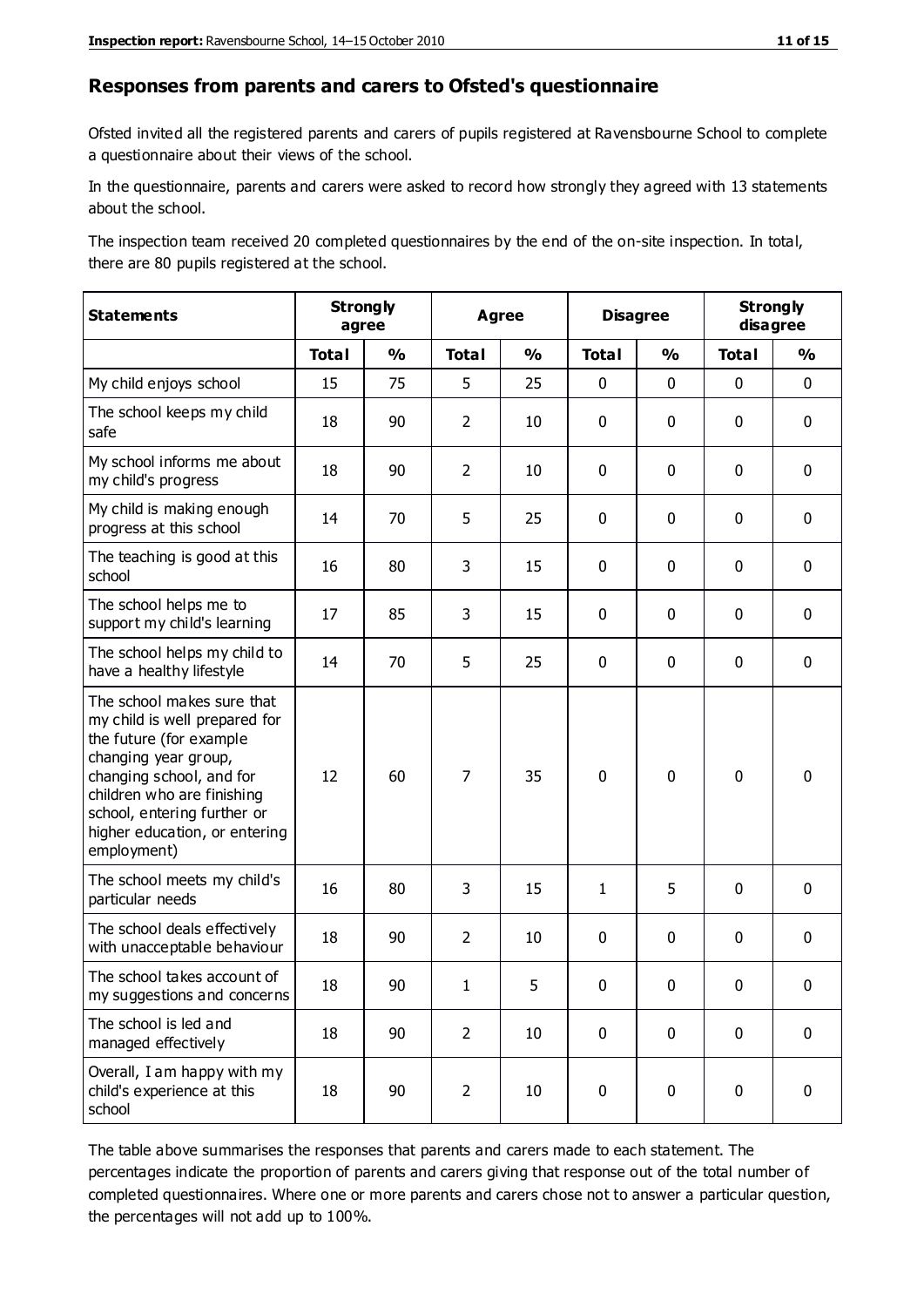# **Glossary**

| Grade   | <b>Judgement</b> | <b>Description</b>                                                                                                                                                                                                            |
|---------|------------------|-------------------------------------------------------------------------------------------------------------------------------------------------------------------------------------------------------------------------------|
| Grade 1 | Outstanding      | These features are highly effective. An outstanding school<br>provides exceptionally well for all its pupils' needs.                                                                                                          |
| Grade 2 | Good             | These are very positive features of a school. A school that<br>is good is serving its pupils well.                                                                                                                            |
| Grade 3 | Satisfactory     | These features are of reasonable quality. A satisfactory<br>school is providing adequately for its pupils.                                                                                                                    |
| Grade 4 | Inadequate       | These features are not of an acceptable standard. An<br>inadequate school needs to make significant improvement<br>in order to meet the needs of its pupils. Ofsted inspectors<br>will make further visits until it improves. |

## **What inspection judgements mean**

## **Overall effectiveness of schools**

|                       | Overall effectiveness judgement (percentage of schools) |      |                     |                   |  |
|-----------------------|---------------------------------------------------------|------|---------------------|-------------------|--|
| <b>Type of school</b> | <b>Outstanding</b>                                      | Good | <b>Satisfactory</b> | <b>Inadequate</b> |  |
| Nursery schools       | 58                                                      | 36   | 4                   | 2                 |  |
| Primary schools       | 8                                                       | 43   | 40                  | 9                 |  |
| Secondary schools     | 10                                                      | 35   | 42                  | 13                |  |
| Sixth forms           | 13                                                      | 39   | 45                  | 3                 |  |
| Special schools       | 33                                                      | 42   | 20                  | 4                 |  |
| Pupil referral units  | 18                                                      | 40   | 29                  | 12                |  |
| All schools           | 11                                                      | 42   | 38                  | 9                 |  |

New school inspection arrangements were introduced on 1 September 2009. This means that inspectors now make some additional judgements that were not made previously.

The data in the table above are for the period 1 September 2009 to 31 March 2010 and are the most recently published data available (see **[www.ofsted.gov.uk](http://www.ofsted.gov.uk/)**). Please note that the sample of schools inspected during the autumn and spring terms 2009/10 was not representative of all schools nationally, as weaker schools are inspected more frequently than good or outstanding schools.

Percentages are rounded and do not always add exactly to 100. Secondary school figures include those that have sixth forms, and sixth form figures include only the data specifically for sixth form inspection judgements.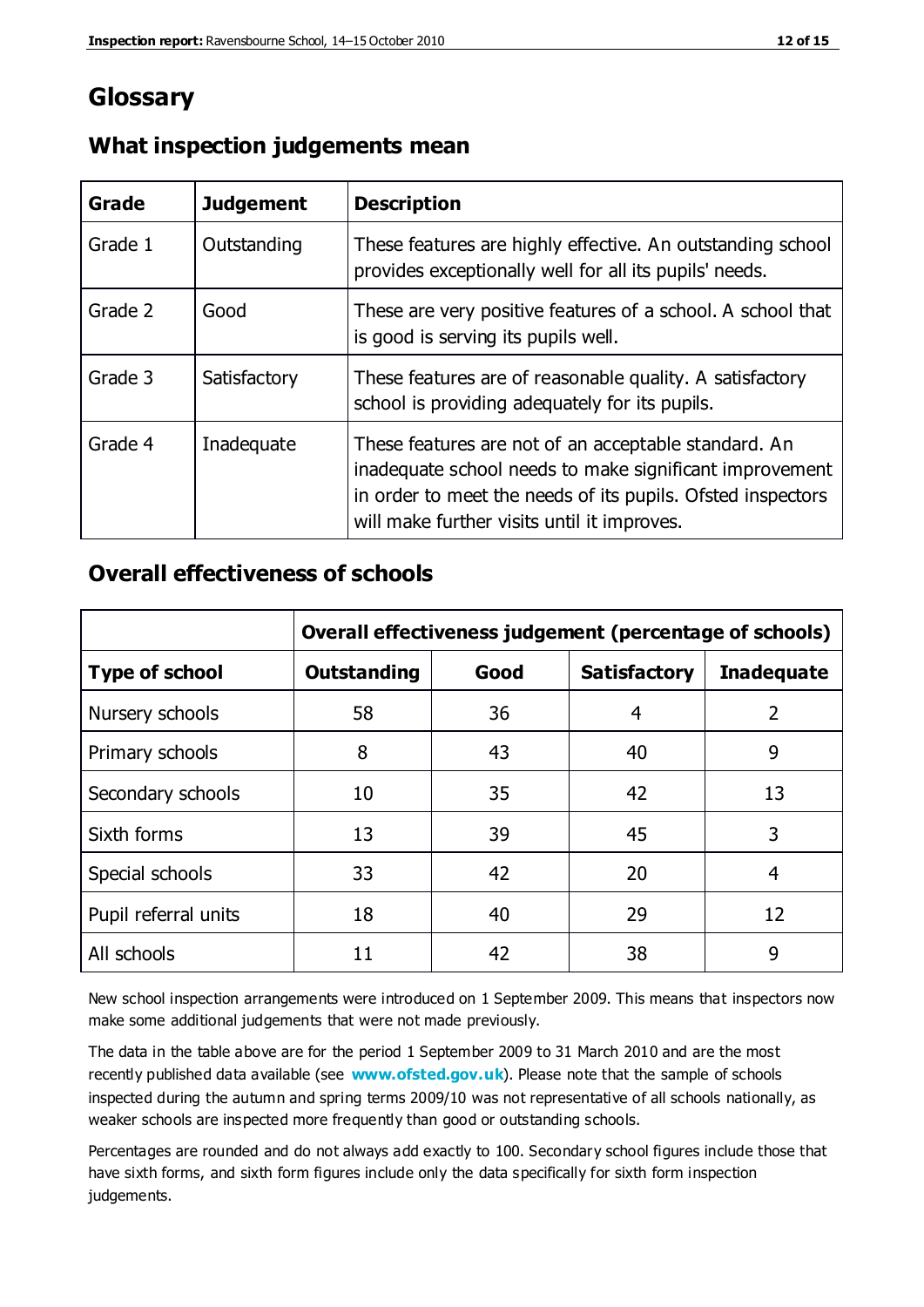# **Common terminology used by inspectors**

| Achievement:                  | the progress and success of a pupil in their learning,<br>development or training.                                                                                                                                                          |
|-------------------------------|---------------------------------------------------------------------------------------------------------------------------------------------------------------------------------------------------------------------------------------------|
| Attainment:                   | the standard of the pupils' work shown by test and<br>examination results and in lessons.                                                                                                                                                   |
| Capacity to improve:          | the proven ability of the school to continue<br>improving. Inspectors base this judgement on what<br>the school has accomplished so far and on the quality<br>of its systems to maintain improvement.                                       |
| Leadership and management:    | the contribution of all the staff with responsibilities,<br>not just the headteacher, to identifying priorities,<br>directing and motivating staff and running the school.                                                                  |
| Learning:                     | how well pupils acquire knowledge, develop their<br>understanding, learn and practise skills and are<br>developing their competence as learners.                                                                                            |
| <b>Overall effectiveness:</b> | inspectors form a judgement on a school's overall<br>effectiveness based on the findings from their<br>inspection of the school. The following judgements,<br>in particular, influence what the overall effectiveness<br>judgement will be. |
|                               | The school's capacity for sustained<br>improvement.                                                                                                                                                                                         |
|                               | Outcomes for individuals and groups of pupils.                                                                                                                                                                                              |
|                               | The quality of teaching.                                                                                                                                                                                                                    |
|                               | The extent to which the curriculum meets<br>pupils' needs, including, where relevant,<br>through partnerships.                                                                                                                              |
|                               | The effectiveness of care, guidance and<br>support.                                                                                                                                                                                         |
| Progress:                     | the rate at which pupils are learning in lessons and<br>over longer periods of time. It is often measured by<br>comparing the pupils' attainment at the end of a key                                                                        |

stage with their attainment when they started.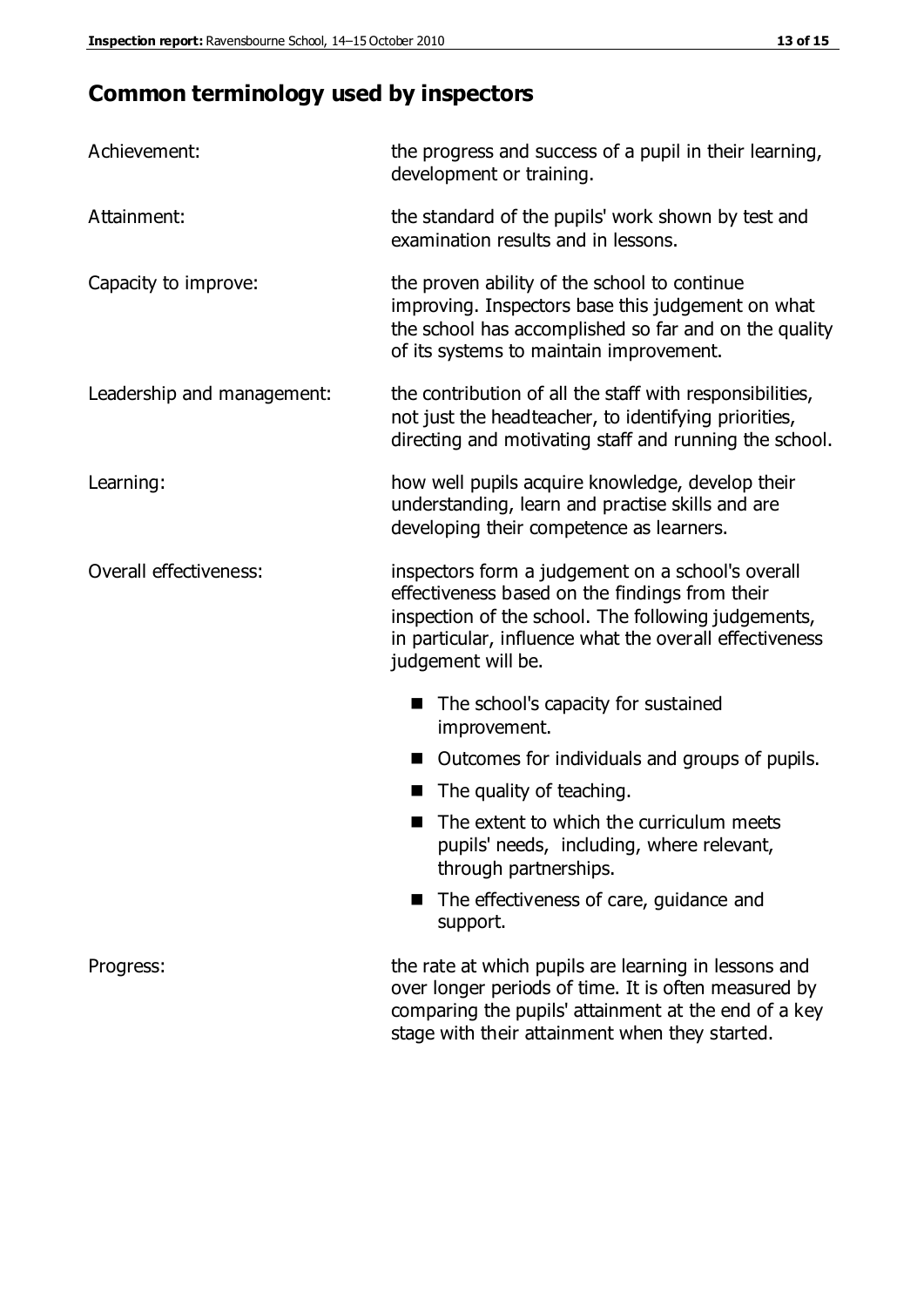### **This letter is provided for the school, parents and carers to share with their children. It describes Ofsted's main findings from the inspection of their school.**

17 October 2010

#### Dear Pupils

#### **Inspection of Ravensbourne School, Harold Hill, Romford RM3 8HN**

We would like to thank you for making us so welcome to your school recently. In particular we enjoyed visiting your classrooms including the early years and sixth form centres and seeing you all hard at work. It was especially good to talk to some of you at our tea party on Tuesday and meet a few of your parents and carers in the parents' room.

We agree with your parents and carers that Ravensbourne is a good school with many excellent aspects that help you to learn so effectively. While we were at school we noticed two areas that we would like your staff to work on to make your learning even better than at present:

- Encouraging more external partners to be involved in the school to help the school achieve its bid for specialist status.
- Encouraging you to attend more frequently.

You can help too by continuing to work hard.

Wishing you all a successful school year.

Yours sincerely

Lynne Kauffman Lead inspector